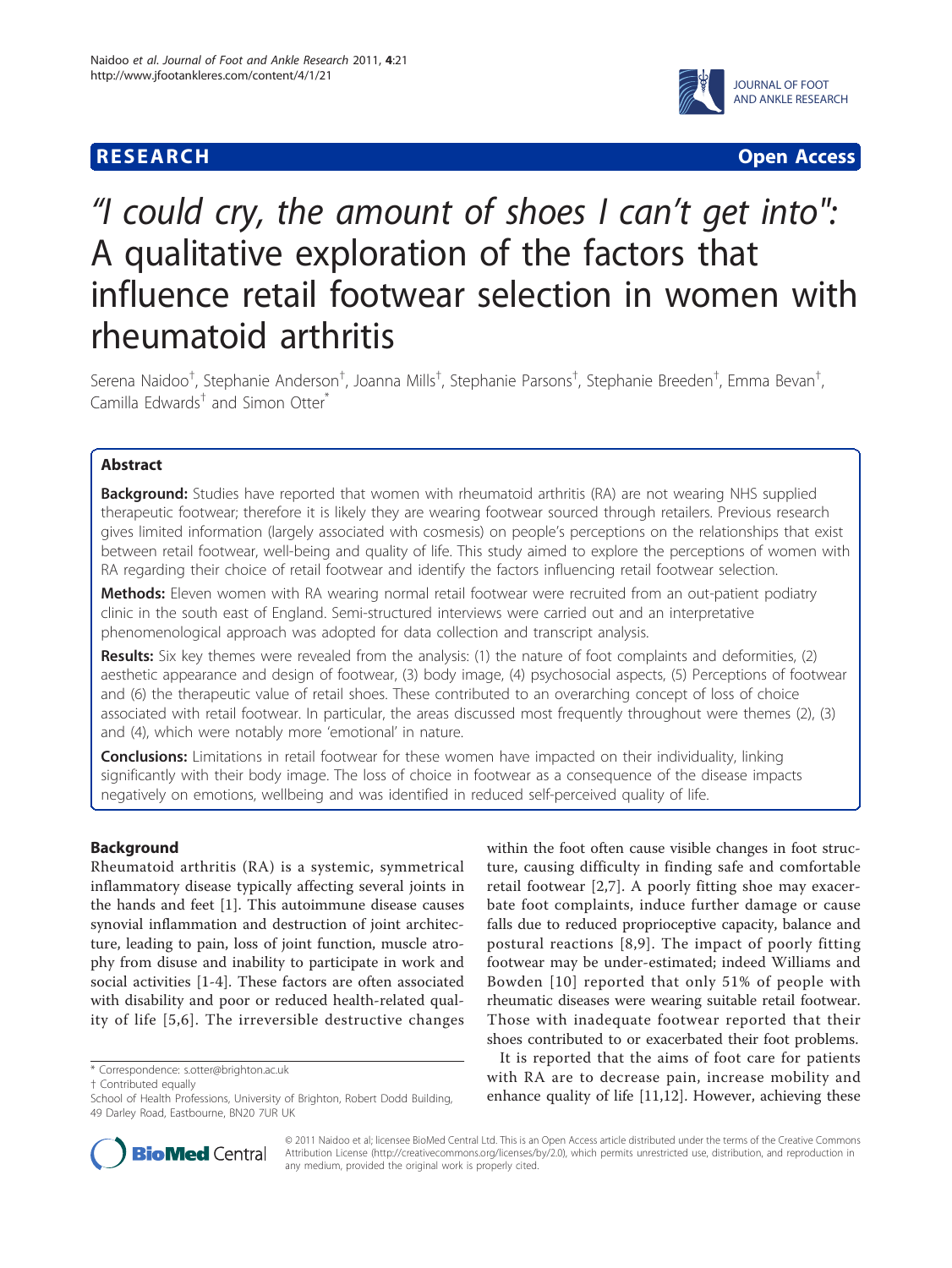aims can be difficult as those with RA often report frustration with everyday footwear citing difficulties with availability and choice [[13](#page-6-0)], making goals associated with increasing activity unlikely, causing further emotional distress [[14\]](#page-6-0). Many people with RA are prescribed therapeutic footwear but do not wear them, often due to poor fit or unacceptable cosmesis [\[15](#page-6-0),[16\]](#page-6-0); suggesting that the majority are therefore wearing retail footwear instead. However, the perception of retail footwear by people with RA has received little attention in the literature [[17](#page-6-0)]. Furthermore, there is limited information concerning the relationships between footwear, well-being and quality of life (QOL). This study aimed to explore the perceptions of women with RA on their choice of footwear and identify the factors influencing footwear selection from within the retail sector.

# Methods

#### Study Design

A modified interpretative phenomenological approach (IPA) was adopted whereby semi-structured interviews were used to explore a series of in-depth personal experiences of footwear by women with RA [[18,19\]](#page-6-0). This type of focussed interview approach described by Merton et al [[20\]](#page-6-0) allows for a relaxed style but typically follows a set of questions derived from a protocol [[21](#page-6-0)]. IPA is a philosophical approach, which acknowledges that the researcher applies interpretation to the data and that is influenced by the researchers' stance (clinician, woman, footwear wearer). This approach enabled researchers to focus on the exploration of participants' experiences, understandings, perceptions and views [[22,23\]](#page-6-0), in this case associated with retail footwear.

#### Participants and Setting

The University of Brighton School Research Ethics and Governance Panel granted ethical approval. Potential participants were recruited from an out-patient podiatry clinic within the south east of England. Subjects were invited to participate on the basis that they met the criteria outlined in Table 1, established through reviewing their clinical records. Of the 11 women who were invited to participate, 8 agreed. One declined due to an impending planned hospital admission, another declined as her symptoms were in a state of flare at the time and

the third declined as she was on holiday. All subjects provided informed written consent prior to participating. As an idiographic method, small sample sizes are considered normal in IPA [[24](#page-6-0),[25](#page-6-0)].

#### Developmental Phase of the Study

Prior to undertaking this study all researchers were final year podiatry students who had participated in the same training in interview techniques. More than one interviewer was involved in generating data. This modified approach to IPA limited the potential risk of individual interviewers' epistemological perspective impacting on the research. Given that several researchers (SN, SA, SP, SB, JM, EB, CE) were to conduct at least one interview; the interview schedule (including how questions were asked) was jointly developed by the research team and based on findings from reviewing the literature around footwear provision. The key areas to explore included: footwear selection, footwear design and lifestyle choices. Interview questions were open-ended to allow for the introduction of new topics and the interview style was non-directive where possible [[23](#page-6-0)]. The questions were tested on one individual in a developmental phase of the study to ensure this semi-structured protocol had face validity and generated data that met the aims of the study. Following the initial interview, the interview schedule was further refined (Additional file [1](#page-6-0)).

#### Generation of data

Each interview took place within the out-patient clinic from which participants were recruited; a familiar setting for these individuals. The room used for interviewing differed from where treatment would normally occur to reduce patient anxiety, which may have affected verbal productivity [[26\]](#page-6-0). No third parties were present during the interviews. Each interview lasted approximately one hour and light refreshments were served to participants. Informal conversation occurred before the commencement of interviews to put the participants at ease. All interviews were recorded; corresponding with the modified approach to IPA used in this study [[27\]](#page-6-0) (Additional file [2\)](#page-6-0). Following an opening question enquiring generally about each subjects arthritis, questions and prompts were used to facilitate disclosure, maintain continuous conversation and to steer the

#### Table 1 Inclusion Criteria

Female patients with a diagnosis of RA with the absence of additional systemic diseases such as diabetes, where therapeutic footwear may be required

| Age 18 or over |  |  |
|----------------|--|--|
|                |  |  |

#### Able to converse fluently in English

Patients not prescribed or wearing therapeutic footwear e.g. orthopaedic shoes.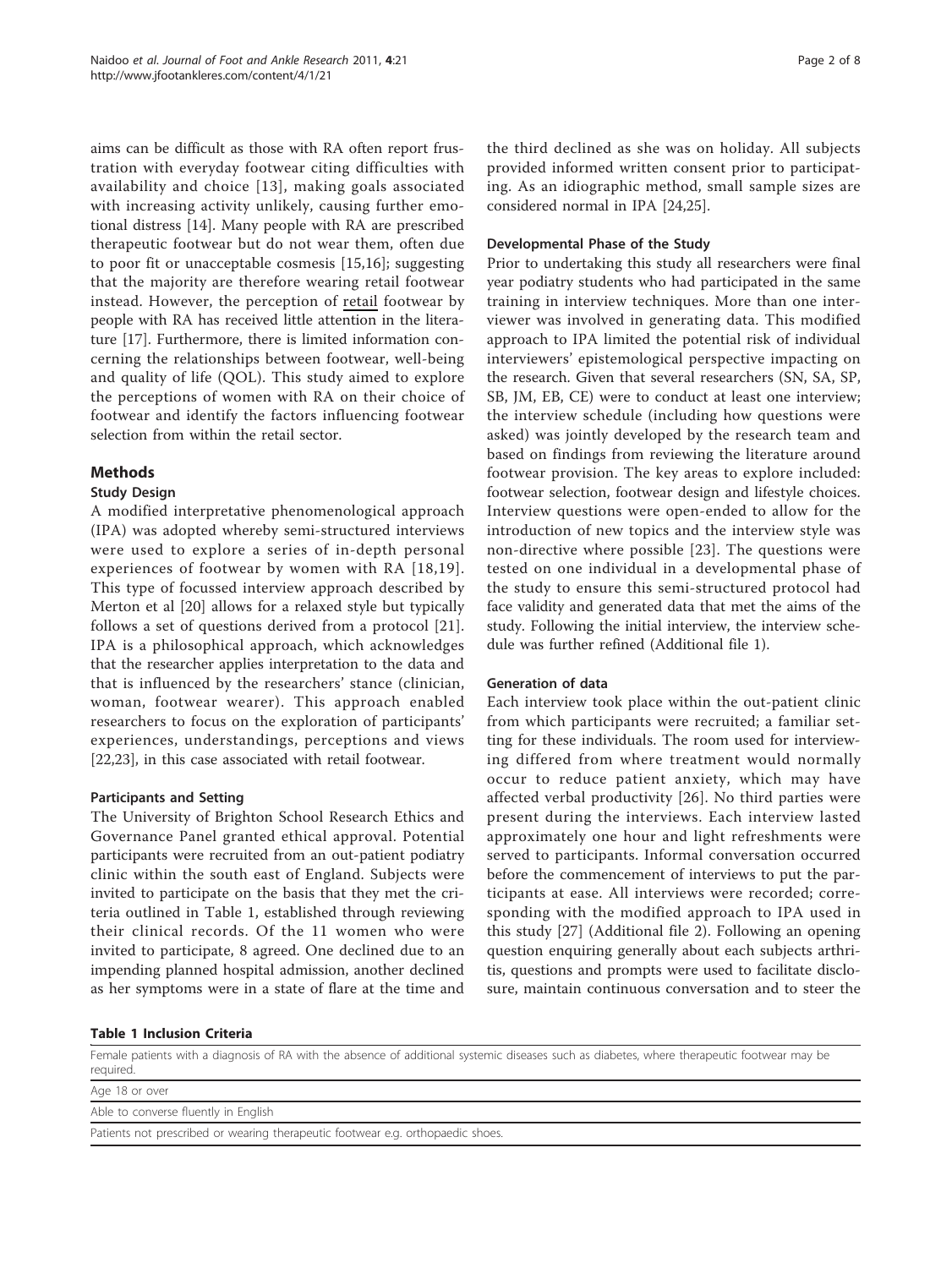participant back to the topics being discussed [[19\]](#page-6-0), enabling and facilitating the discussion between participant and interviewer.

#### Data Analysis

Each interviewer transcribed their interview verbatim; pseudonyms were used to replace the names of participants both to ensure confidentiality while maintaining personality for each participant. The transcripts were distributed amongst the researchers to share the data collected; thus each interviewer read all seven transcribed interviews. Each transcript was read a number of times by each interviewer to identify recurring themes. These themes formed the basis of the results and corresponds with steps two and three of IPA [[27](#page-6-0)] (Additional file 2). Themes were selected according to two criteria (i) prevalence of descriptions during the interviews and (ii) the articulacy and manner in which 'themes' assisted the participants' explanations [[28\]](#page-6-0). This approach to analysis allowed for individual assessment of interpretation with minimal reflexivity; limiting the way personal experiences of researchers could influence data analysis [\[23](#page-6-0),[29\]](#page-6-0). To further ensure credibility and trustworthiness of data analysis, themes were discussed amongst the research group as a whole; creating a joint thematic framework for each interview [[23\]](#page-6-0) and therefore completing the final stage of IPA [[27,30,31](#page-6-0)].

#### Results

Demographic details of participants are outlined in Table 2 illustrating a varied range of participants each with different ages, lifestyles and duration of disease activity reflecting heterogeneity of those with RA. Six reoccurring themes were identified:

- the nature of foot complaints and deformities,
- body image and footwear,
- psychosocial aspects regarding RA and footwear,
- aesthetic appearance and design of footwear,
- the therapeutic value of retail shoes,
- perceptions of footwear.

#### Table 2 Demographic Data for all participants

With each theme, interview extracts have been selected as exemplars to represent the most expressive articulation of the corresponding theme [\[23\]](#page-6-0).

#### 1. The Nature of Foot Complaints and Foot Deformities

Physical foot deformities resulting from RA were reported by six interviewees. Notably, it was identified that the width of their feet had increased producing difficulties when trying to select retail footwear. Two respondents discussed their concerns with balance and falls due to their foot changes and having to wear larger shoes to accommodate deformities. Additionally, structural changes (e.g. bunions reported in two interviews) negatively impacted on footwear choice, which was described as 'limited' throughout. This also links with later results on the way in which women view their own feet because of these deformities.

"You can see the shape of the joints and everything through the other side and that puts me off...I buy things that are one size too big so that your feet are comfortable." Ivy, 64 years old, a volunteer, widowed.

Furthermore, all participants discussed foot pain, highlighting 'comfort' as a significant factor in footwear selection. The 'fit' of footwear due to pain highlighted the issues people with RA face on a daily basis affecting their footwear selection and impacting on their wellbeing and quality of life.

"If I'm not comfortable then I might tend to trip... Comfort is the main thing otherwise I can't walk very well...I've had to throw out lots of shoes because they're not practical to wear." Violet, 74 years old, retired, married.

Foot deformities coupled with foot pain were considerable limiting factors on everyday footwear selection.

#### 2. Aesthetic Appearance and Design of Footwear

The aesthetic appearance and design of the footwear were described by all participants in various categories.

| Participant | Age (Years) | Duration of disease (Years) | <b>Employment Status</b> | <b>Marital Status</b> |
|-------------|-------------|-----------------------------|--------------------------|-----------------------|
| Lily        | 84          | 10                          | Retired                  | Married               |
| Rose        | 36          |                             | Employed                 | Married with children |
| Violet      | 74          |                             | Retired                  | Married               |
| Poppy       | 67          | 20                          | Retired                  | Married               |
| <b>IVV</b>  | 64          |                             | Volunteer                | Widowed               |
| Laurel      | 65          |                             | Retired                  | Married               |
| Olive       |             | 34                          | Retired                  | Married with children |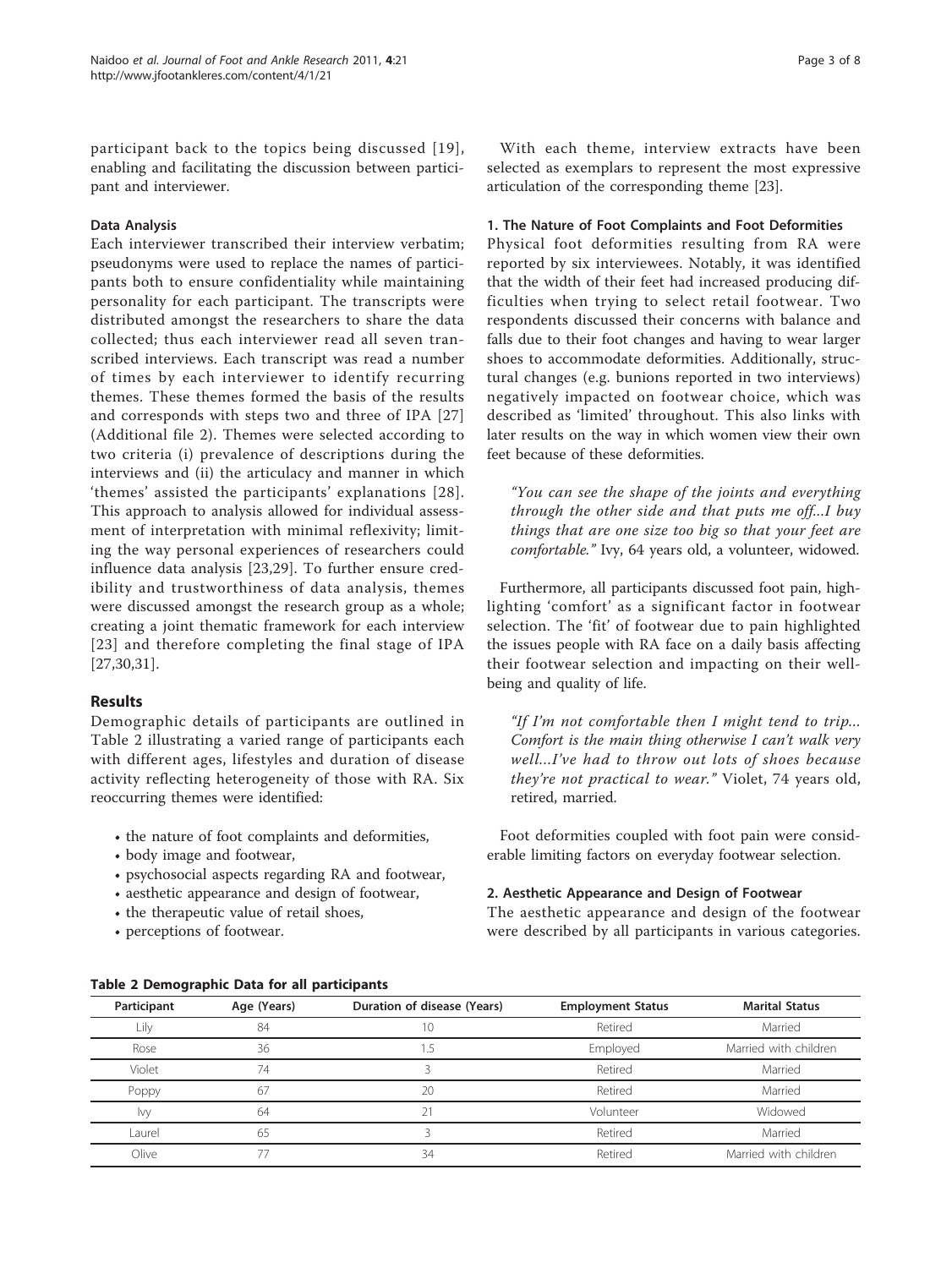Six reported colour as a key factor when selecting their shoes. Six identified materials (e.g. leather) as being important. Four preferred a cushioned rather than thin sole, which relates to comfort discussed above. Two participants reported difficulties experienced with the weight of retail footwear. All seven participants considered heel height as part of their selection process; either they would like to wear a heel or they would not be comfortable in a shoe that is too flat. This aspect also linked with appearance of shoes; for example, the type of heel e.g. 'slender' rather than 'stumpy' was highlighted. Five participants considered shoe fastenings both positively (these supported their feet), and negatively (these changed the aesthetic appearance of the footwear), which impacted on their collective thoughts of the aesthetic appearance of their shoe. For example, descriptions of pretty, dainty and attractive versus practical, bulky and ugly were commonly used relating to appearance of footwear. This latter issue in particular was closely related to body image.

"Nothing dainty, nothing feminine looking; it's all big sturdy shoes with straps over...I would like to put a pair of heels on, but that's not going to happen." Rose, 36 years old, employed, married, mother. "I used to be able to wear pretty shoes, now I'm stuck with lace-ups and flats...I hate the Velcro ones...I think it's ugly...I don't feel elegant." Poppy, 67 years, retired, married.

Overall, the style of retail shoe now worn did not match the wishes and expectations of participants.

#### 3. Body Image

Body image was identified in all seven of the interviews; creating the third theme. Femininity played a significant part in footwear selection. These subjects desired to commit to footwear that made them feel womanly, but lack of choice combined with their physical foot deformities had forced an altered body image to be adopted often leading to a change in social behaviour. This was also reflected through the frustration expressed of being restricted to certain clothing. This was mentioned particularly in relation to socialising and special occasions; burying the desired attire of dresses and skirts in the wardrobe along with the 'unworn' shoes.

"I don't feel smart enough wearing flat shoes with a dress or a skirt...It's probably psychological but most ladies when they are wearing a skirt they like to have a little heel...It just makes you feel more dressed when you've got a little bit of a heel" Laurel, 65 years old, retired, married.

"If you go out in a skirt, you can't wear trainers..." Olive, 77 years old, retired, married, mother.

Comparison of footwear between friends was mentioned in addition to the idea of being accepted within society. For example, these ladies wanted to wear shoes appropriate to the various seasons without having to feel visibly different from their peers. The youngest participant was particularly expressive about her body image and shoes and wanted to maintain her age and sexuality through these factors. She was very much aware of ageing before her time due to her footwear choices as seen in the quotes below.

"It's quite annoying because I'm only 36 and I don't want to be wearing shoes that somebody about 70 should be wearing...I would love to wear something really girly but I just can't...a bit more feminine." Rose, 36 years old, employed, married, mother.

"My foot changes have necessitated a change in fashion...It's vanity because I'm a woman...I like to feel smart...I've just got to make the best of what I can find and dress accordingly" Poppy, 67 years old, retired, married.

"It does compliment an outfit to have a nice pair of shoes...First impressions people might look at your feet..." Ivy, 64 years old, a volunteer, widowed.

Powerful emotions of shame, sadness and frustration were clearly identified by these women when speaking about their feet, footwear and body image.

#### 4. Psychosocial Aspects

The psychosocial aspects recognised throughout the transcripts included lower self-esteem, how subjects felt they were seen by others, mood, depression, anger, frustration, social isolation, self-confidence, disappointment, bitterness, guilt and embarrassment.

"People treat you differently with it [RA]...I don't go out very often...I look at my friends shoes and think 'I'd like those'...I feel a bit bitter to be honest." Rose, 36 years old, employed, married, mother.

"...you have to put up with what you've got...it can be frustrating...you just have to accept that." Laurel, 65 years old, retired, married.

However, in contrast, acceptance of wearing the footwear and having these problems was also expressed which appeared on a number of occasions, coupled with some mechanisms of positivity and coping. For example, changing shoe style according to season.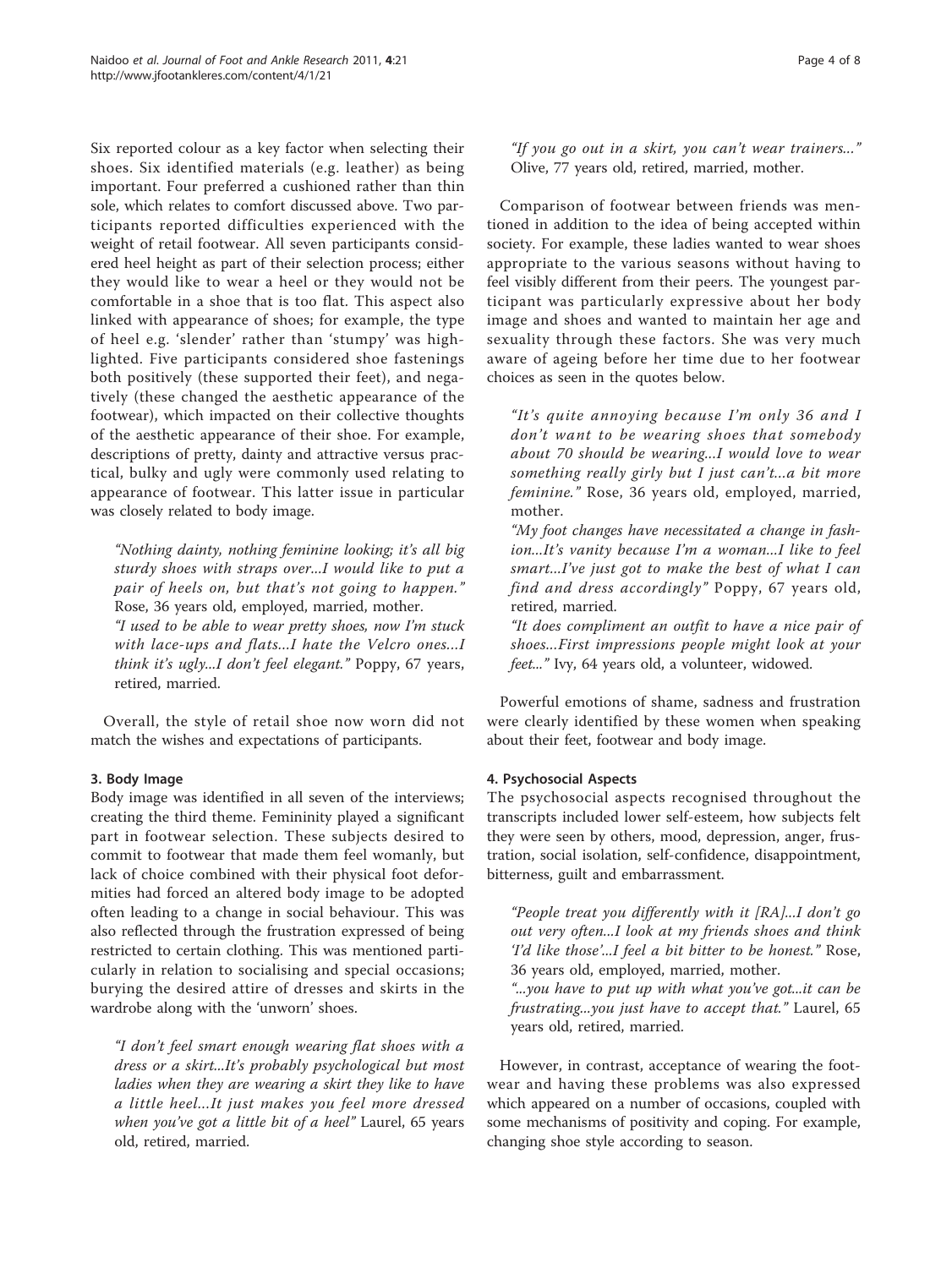"I'm rather envious...In the winter everybody wears clumpy shoes, it doesn't seem to make much difference...But you know, come the summer...I can manage a sandal now and again in the summer and that boosts your confidence..." Lily, 84 years old, retired, married.

These women recognised their negativity towards their disease and footwear, but were aware that this negativity was perhaps futile and therefore these positive and negative areas were reported in all seven of the interviews.

"I put a pair on [of new shoes] and feel, and I think 'oh no, they're not going to be comfortable' and I have to just take them off, but never mind... [It makes me] cross and sad but you get used to it in the end..." Lily, 84 years old, retired, married.

Moreover, being limited physically due to deformities and foot pain, but also from being unable to wear their desired shoes led to changes in social behaviour, which in turn impacted on the psychological well-being of these subjects.

#### 5. Perceptions of Footwear

It was identified that four of the participants currently did not enjoy shoe shopping due to the limited choice available to them. Their perceptions of how their feet look in retail footwear in relation to their foot deformities and their reasons for selecting retail footwear (e.g. 'comfort') were key determinants that led to a negative perception of retail footwear.

"I've found it such a trial finding shoes that are attractive and comfortable...I'm just frustrated and disappointed when I go around shops..." Poppy, 67 years old, retired, married.

"Before, [I had RA] I could choose something I would like and buy it but now I know that I can't do that because it's so uncomfortable..." Poppy, 67 years old, retired, married.

Four participants also recognised a link between their negative perceptions of their footwear, fashion and ageing. Three subjects considered their perceptions to have changed with age. In contrast, two subjects had not changed their views since they had aged and found comfort to be more important than fashion.

"...I think it changes with age anyway... When you get to my age, comfort is the most important thing... When people get to my age a lot of them have got other problems with their feet anyway so I think a lot of factors will kick in when you choose your footwear...I wish it was different" Ivy, 64 years old, a volunteer, widowed.

The perception of footwear had changed for all participants as now, careful thought processes were considered something necessary in the maintenance of comfort.

#### 6. The Therapeutic Value of Retail Shoes

Four participants relied on trainers for comfort or wore this type of footwear regularly, although one subject was rigidly against the use of such footwear due to their appearance.

"When you've got trainers on you feel secure...my feet have got to last me a bit longer..." Olive, 77 years old, retired, married, mother.

Five participants wore orthoses and discussed the impact of these on footwear selection. Feelings of guilt were often reported if orthoses were not worn because these devices did not fit into retail shoes; particularly as orthoses were found to be helpful in reducing pain. Therefore not wearing orthoses both increased foot pain and led to feelings of guilt.

"I'm very limited, I can hardly get my feet into anything...I have insoles for my boots and trainers...I don't always find them comfortable, but I know I've got to wear them so I appreciate any help that I can get..." Rose, 36 years old, employed, married, mother.

There remained considerable tensions between cosmetically acceptable retail shoes, the need to accommodate insoles to provide therapeutic benefit and overall comfort.

"...the problem with having these sort of inserts [orthoses] is that I can't get them into any other shoes other than the shoes they were actually made for, so that's a major problem" Laurel, 65 years old, retired, married.

In conclusion, the identification of these six themes illustrates the magnitude of feelings and thoughts considered by each participant. Their narratives highlight the key connections between loss of choice associated with retail footwear, body image and reduced self perceived quality of life.

#### **Discussion**

Few previous studies have considered retail footwear, choosing to focus on hospital/orthopaedic shoes. In the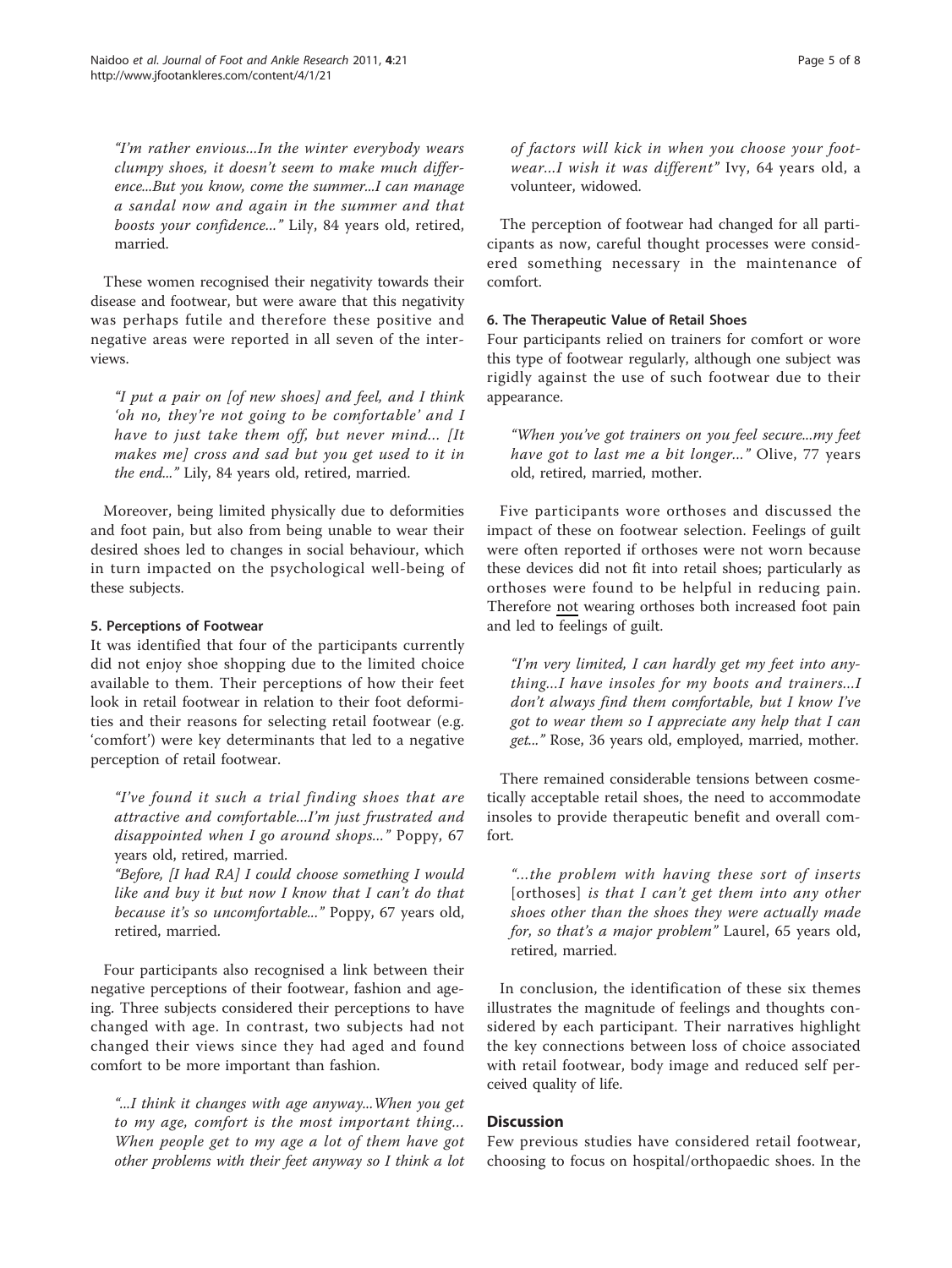current work participants revealed a number of reasons behind the selection of retail footwear in women with RA and six key areas of importance have been described. In particular, loss of choice due to aesthetic appearance and design of retail footwear, body image and psychosocial aspects surrounding footwear selection for people with RA were most frequently discussed. The inseparable combination of feet and footwear identified in this study reinforced the negative feelings of body image [\[32\]](#page-6-0). Previous work highlighted that therapeutic footwear can either emphasise or hide foot deformities in those affected, and well designed footwear can positively impact on well-being linking it directly with body image, perception of others, self esteem, mood and quality of life [[32](#page-6-0)]. Our findings demonstrate for the first time similar findings for those with inflammatory arthritis who wear retail footwear. In parallel with previous work on therapeutic footwear [[32,33\]](#page-6-0), we found that all participants were concerned with loss of femininity and they considered themselves to be visibly different from their peers due to their limited choice of retail shoes, which created negative feelings and emotions about their footwear. Importantly, behaviour changes such as feeling restricted in clothing (because of limited footwear choices), thus feeling unable to attend social events created social isolation [[33\]](#page-6-0). The detailed narratives revealed participants personal feelings and experiences associated with everyday shoes, which demonstrated how these psychosocial components magnified their suffering. The appearance and design of footwear was of considerable consequence for participants. For example, shoe fastenings emphasised the aesthetic appearance of shoes, in particular their unfeminine appearance. Equally, difficulties with the fit of orthoses/shoes were highlighted. Clinicians who provide foot orthoses need to be aware of the impact these devices can have on shoe fit and look to avoid further limiting of footwear choice.

A change in perceptions of footwear had evolved amongst participants and their ideas of an ideal shoe were now based on their current status of health rather than what they would choose to wear. Greco [[34](#page-6-0)] emphasises that age is only one dimension when classifying consumers; for instance, when a person reaches the age of 60 it does not mean they are uninterested in clothing or fashion. The subjects in the current study had a mean age of 67 years, yet it was clearly identified that psychosocial factors, meaningful employment and fashion dilemmas were all related to their footwear choices [\[35\]](#page-6-0). Each participant admitted to owning far more pairs of shoes than they wore; the number actually worn ranged from 2-6 pairs. It was expressed that subjects felt 'reluctant' to throw them away, possibly as unworn shoes were hinged with previous memories.

Most studies indicate increased pain and loss of function as the main impact of RA on feet and therefore this impacts on footwear selection [[32,36\]](#page-6-0). However, as with our findings other stressors such as appearance and well-being are also implicated [[3\]](#page-6-0). The particular foot complaints identified by participants indicated their expertise in their own problems; they have strong control and a sense of ownership in their footwear selection process, which has been highlighted previously with both therapeutic and retail footwear [\[32,33,37](#page-6-0)]. Even if participants in the current study did not suffer with foot pain, they still encountered considerable difficulties with footwear selection. In women without systemic diseases; similar factors influencing footwear choice were identified including fashion, body image, and shoe size [[38](#page-6-0)] highlighting that both shoe design and a complex interrelationship of psychosocial factors surround choices around retail footwear. This suggests that women, regardless of a systemic disease, are affected by the same concerns because of the ontological associations between body image, fashion and shoes.

The use of a modified IPA in this study made it possible for the data to be interpreted on a deeper level; unique experiences of those with RA were uncovered facilitating a reflection on current practice. Equally, the involvement of several interviewers brought a broader perspective to the analysis. Moreover, all the interviews were carried out by female interviewers and Johnson [[39\]](#page-6-0) highlights that gender can be an important consideration in interviews, which in this case may have led to greater disclosure than may have occurred otherwise. That said, more than one interviewer may have led to difficulties in continuity between interviews or different personal philosophies that were not fully acknowledged. The use of a shared interview schedule and a reflexive approach to analysis limited these issues as far as possible. Video interviewing was a possible alternative and could have identified body language [[19](#page-6-0)]. Additionally, it was considered that a friend or relative as a third party could have been present during the interviews to aid support to interviewees and to reduce possible stress [[40\]](#page-7-0); but both of these latter techniques may have impacted on the trusted relationship and rapport built up between interviewers and interviewees.

In conclusion, it would appear that psychosocial factors, the design and appearance of shoes, body image, pain and deformities and the prescription of orthoses are all influencing factors that limit the choice and selection of retail footwear for women with RA. These factors impact on quality of life and clearly identify footwear as key personal and individual attributes to these women's lives and not just mere fashion accessories. This highlights the need for a patient-centred approach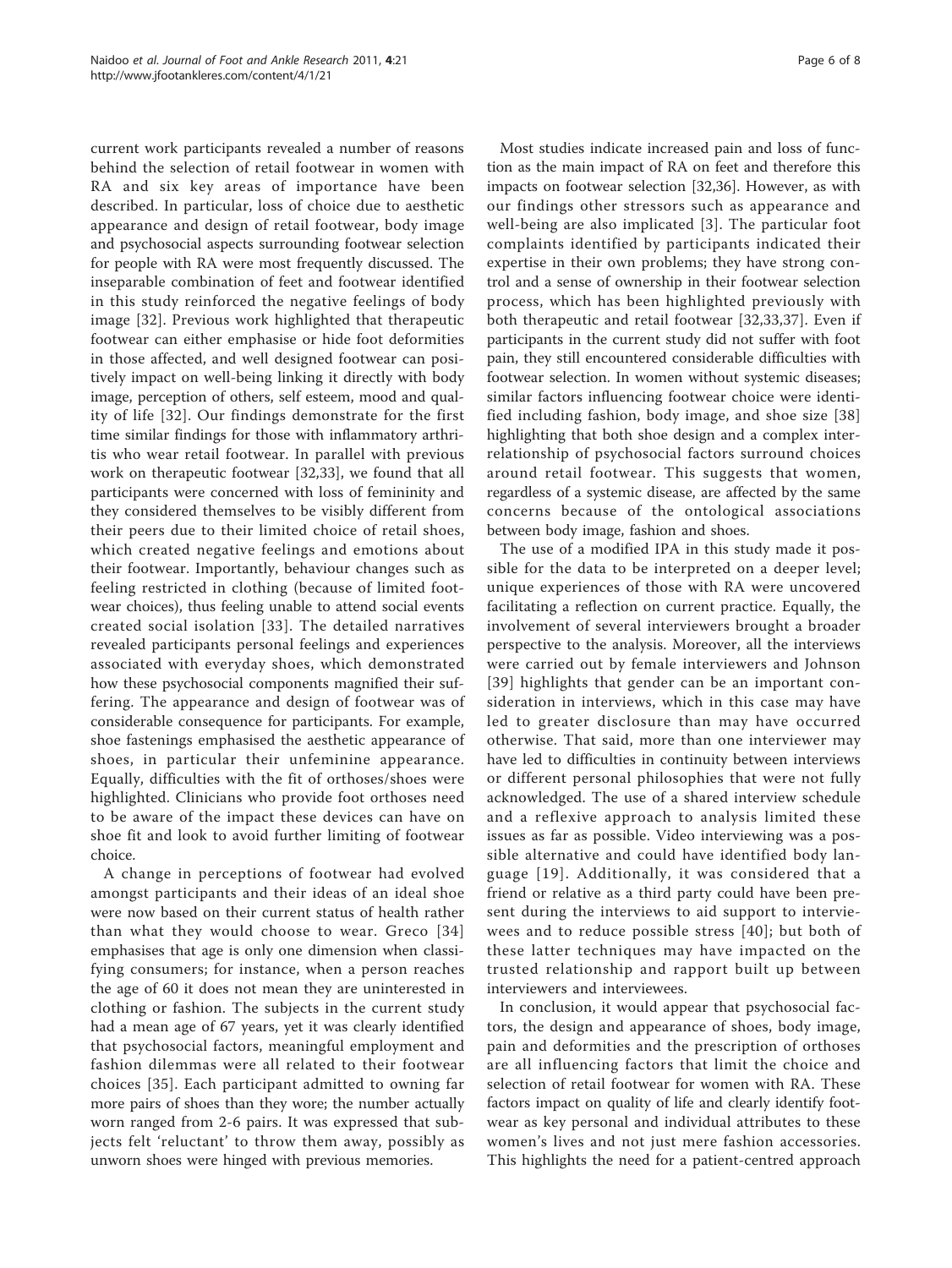<span id="page-6-0"></span>to the identification of suitable retail footwear as part of the clinical management of RA.

### Additional material

[Additional file 1: I](http://www.biomedcentral.com/content/supplementary/1757-1146-4-21-S1.DOC)nterview Schedule: The modified interview schedule following the developmental phase of the study.

[Additional file 2: A](http://www.biomedcentral.com/content/supplementary/1757-1146-4-21-S2.DOC) Comparison of Aronson's Steps of IPA with the Researcher's Steps: A flow chart to illustrate the comparison between Aronson's Steps of IPA and the modified version of IPA used by the Researcher during data collection analysis.

#### Acknowledgements

The subjects selected for this study and the staff at the podiatry clinic are gratefully acknowledged for their participation and co-operation.

#### Authors' contributions

All authors contributed equally to the conception and design of this study. SN, SA, JM, SP, SB, EB, CM collected and analysed data; SN & SO jointly submitted the manuscript, which all authors approved. SO was the principle investigator.

#### Competing interests

The authors declare that they have no competing interests.

Received: 26 March 2011 Accepted: 27 July 2011 Published: 27 July 2011

#### References

- NICE: Rheumatoid arthritis: National clinical guideline for management and treatment in adults. 2009 [[http://www.nice.org.uk/nicemedia/pdf/](http://www.nice.org.uk/nicemedia/pdf/CG79FullGuideline.pdf) [CG79FullGuideline.pdf](http://www.nice.org.uk/nicemedia/pdf/CG79FullGuideline.pdf)].
- 2. Porth CM: Disorders of Skeletal Function: Rheumatic disorders. Pathophysiology. Concepts of altered health states. 7 edition. Philadelphia: Lippincott Williams and Wilkins; 2005, 1418-1419.
- Katz PP: [Education and self-care activities among persons with](http://www.ncbi.nlm.nih.gov/pubmed/9579757?dopt=Abstract) [rheumatoid arthritis.](http://www.ncbi.nlm.nih.gov/pubmed/9579757?dopt=Abstract) Social Science and Medicine 1998, 46(8):1057-1066.
- 4. Orengo CA, Wei SH, Molinari VA, Hale DD, Kunik ME: Functioning in Rheumatoid Arthritis: The role of depression and self-efficacy. Clinical Gerontologist 2001, 23(3-4):45-56.
- 5. Hakkinen A, Kautiainen H, Hannonen P, Ylinen J, Arkela-Kautiainen M, Sokka T: [Pain and joint mobility explain individual subdimensions of the](http://www.ncbi.nlm.nih.gov/pubmed/15130901?dopt=Abstract) [health assessment questionnaire \(HAQ\) disability index in patients with](http://www.ncbi.nlm.nih.gov/pubmed/15130901?dopt=Abstract) [rheumatoid arthritis.](http://www.ncbi.nlm.nih.gov/pubmed/15130901?dopt=Abstract) Annals of the Rheumatic Diseases 2005, 64:59-63.
- 6. Rupp I, Boshuizen HC, Dinant HJ, Jacobi CE, Van de Bos GAM: [Disability and](http://www.ncbi.nlm.nih.gov/pubmed/16766363?dopt=Abstract) [health-related quality of life among patients with rheumatoid arthritis:](http://www.ncbi.nlm.nih.gov/pubmed/16766363?dopt=Abstract) [association with radiographic joint damage, disease activity, pain and](http://www.ncbi.nlm.nih.gov/pubmed/16766363?dopt=Abstract) [depressive symptoms.](http://www.ncbi.nlm.nih.gov/pubmed/16766363?dopt=Abstract) Scandinavian Journal of Rheumatology 2006, 35:175-178.
- 7. Castro AP, Rebelatto JR, Aurichio TR, Greve P: The influence of arthritis on the anthropmetric parameters of the feet in older women. Archives of Gerontology and Geriatrics 2009, 10(16).
- 8. Burns SL, Leese GP, McMurdo MET: [Older people and ill fitting shoes.](http://www.ncbi.nlm.nih.gov/pubmed/12151688?dopt=Abstract) Postgraduate Medical Journal 2002, 78:344-346.
- Sherrington C, Menz BH: [An evaluation of footwear worn at the time of](http://www.ncbi.nlm.nih.gov/pubmed/12720618?dopt=Abstract) [fall-related hip fracture.](http://www.ncbi.nlm.nih.gov/pubmed/12720618?dopt=Abstract) Age Ageing 2003, 32:310-314.
- 10. Williams AE, Bowden PA: Meeting the challenge for foot health in rheumatic diseases. The Foot 2004, 14:154-158.
- 11. Woodburn J, Helliwell P: [Foot problems in rheumatology.](http://www.ncbi.nlm.nih.gov/pubmed/9376986?dopt=Abstract) British Journal of Rheumatology 1997, 36(9):932-3.
- 12. Woodburn J, Hennessy K, Steultjens MPM, McInnes IB, Turner DE: [Looking](http://www.ncbi.nlm.nih.gov/pubmed/20478038?dopt=Abstract) through the 'window of opportunity'[: is there a new paradigm of](http://www.ncbi.nlm.nih.gov/pubmed/20478038?dopt=Abstract) [podiatry care on the horizon in early rheumatoid arthritis?](http://www.ncbi.nlm.nih.gov/pubmed/20478038?dopt=Abstract) Journal of Foot and Ankle Research 2010, 3:8.
- 13. Helliwell PS, Allen N, Gilworth G, Redmond A, Slade A, Tennant A, Woodburn J: Development of a foot impact scale for rheumatoid arthritis. The Journal of Rheumatology 2005, 53:418-422.
- 14. Keysor JJ, Currey SS, Callahan FL: Behavioural aspects of arthritis and rheumatic disease self-management. Disease Management and Health Outcomes 2001, 9(2):89-98.
- 15. Shrader JA: [Nonsurgical management of the foot and ankle affected by](http://www.ncbi.nlm.nih.gov/pubmed/10612068?dopt=Abstract) [rheumatoid arthritis.](http://www.ncbi.nlm.nih.gov/pubmed/10612068?dopt=Abstract) Journal of Orthopaedic and Sports Physical Therapy 1999, 29(12):703-717.
- 16. Otter SJ, Lucas K, Springett K, Moore A, Davies K, Cheek L, Young A, Walker-Bone K: [Foot pain in rheumatoid arthritis prevalence, risk factors and](http://www.ncbi.nlm.nih.gov/pubmed/19997766?dopt=Abstract) [management: an epidemiological study.](http://www.ncbi.nlm.nih.gov/pubmed/19997766?dopt=Abstract) Clinical Rheumatology 2010, 29:255-271.
- 17. Silvester RN, Williams AE, Dalbeth N, Rome K: '[Choosing shoes](http://www.ncbi.nlm.nih.gov/pubmed/20959016?dopt=Abstract)': a [preliminary study into the challenges facing clinicians in assessing](http://www.ncbi.nlm.nih.gov/pubmed/20959016?dopt=Abstract) [footwear for rheumatoid patients.](http://www.ncbi.nlm.nih.gov/pubmed/20959016?dopt=Abstract) Journal of Foot and Ankle Research 2010, 3:24.
- 18. Smith JA, Eatough V: Interpretative phenomenological analysis. In Research Methods in Psychology.. 3 edition. Edited by: Breakwell G, Hammond S, Fife-Schaw C, Smith JA. London: Sage; 2006:322-41.
- 19. Smith JA, Osborn M: Interpretative phenomenological analysis. In Qualitative psychology: a practical guide to research methods. Edited by: Smith JA. London: Sage; 2003:.
- 20. Merton RK, Fiske M, Kendall PL: The focussed interview. A manual of problems and procedures. 2 edition. New York Free Press; 1990, 205-222.
- 21. Yin R: Case Study Research. Los Angeles USA: Sage;, 4 2009, 99-124.
- 22. Reid K, Flowers P, Larkin M: Interpretative phenomenological analysis: an overview and methodological review. The Psychologist 2005, 18:20-23.
- 23. Brocki JM, Wearden AJ: A critical evaluation of the use of interpretative phenomenological analysis (IPA) in health psychology. Psychology and Health 2006, 21(1):87-108.
- 24. Collins K, Nicolson P: The meaning of 'satisfaction' for people with dermatological problems: Reassessing approaches to qualitative health psychology research. Journal of Health Psychology 2002, 7:615-629.
- 25. Oppenheim AH: Questionnaire design, interviewing and attitude measurement. London: Pinter;, 2 1996, 65-80.
- 26. Pope B, Siegman AW, Blass T: [Anxiety and Speech in the initial interview.](http://www.ncbi.nlm.nih.gov/pubmed/5474290?dopt=Abstract) Journal of Consulting and Clinical Psychology 1970, 35(2):233-238.
- 27. Aronson J: A pragmatic view of thematic analysis. The Qualitative Report 1994, 2(1).
- 28. Smith JA, Jarman M, Osborn M: Doing interpretative phenomenological analysis. In Qualitative health psychology: Theories and methods. Edited by: Murray M, Chamberlain K. London: Sage; 1999:.
- 29. Finlay L: A dance between the reduction and reflexivity: explicating the 'phenomenological psychological attitude'. Journal of Phenomenological Psychology 2008, 39:1-32.
- 30. Osborn M, Smith JA: The personal experience of chronic benign lower back pain: An interpretative phenomenological analysis. British Journal of Health Psychology 1998, 3:65-83.
- 31. Carradice A, Shankland MC, Beail N: [A qualitative study of the theoretical](http://www.ncbi.nlm.nih.gov/pubmed/11722830?dopt=Abstract) [models used by UK mental health nurses to guide their assessments](http://www.ncbi.nlm.nih.gov/pubmed/11722830?dopt=Abstract) [with family caregivers to people with dementia.](http://www.ncbi.nlm.nih.gov/pubmed/11722830?dopt=Abstract) International Journal of Nursing Studies 2002, 39:17-26.
- 32. Williams AE, Nester CJ, Ravey IM: [Rheumatoid arthritis patients](http://www.ncbi.nlm.nih.gov/pubmed/17976235?dopt=Abstract)' [experiences of wearing therapeutic footwear - A qualitative](http://www.ncbi.nlm.nih.gov/pubmed/17976235?dopt=Abstract) [investigation.](http://www.ncbi.nlm.nih.gov/pubmed/17976235?dopt=Abstract) BMC Musculoskeletal Disorders 2007, 8:104.
- 33. Goodacre LJ, Candy FJ: 'If I didn't have RA I wouldn't give them house room': the relationship between RA, footwear and clothing choices. Rheumatology Oxford University Press: Advance Access; 2010.
- 34. Greco AJ: The fashion-conscious elderly: a viable, but neglected market segment. The Journal of Consumer Marketing 1986, 3(4):71-75.
- 35. Phelan ST: Fads and fashion: the price women pay. Primary care updates for Obstetrics and Gynaecology 2002, 9(4):138-143.
- 36. Williams AE, Rome K, Nester JC: [A clinical trial of specialist footwear for](http://www.ncbi.nlm.nih.gov/pubmed/16877461?dopt=Abstract) [patients with rheumatoid arthritis.](http://www.ncbi.nlm.nih.gov/pubmed/16877461?dopt=Abstract) Rheumatology 2007, 46:302-307.
- 37. Sylvester RN, Williams AE, Dalbeth N, Rome K: 'Choosing shoes': a preliminary study into the challenges facing clinicians in assessing footwear for rheumatoid patients. Journal of Foot and Ankle Research 2010, 3(24).
- 38. BBC News: Women risk feet in fashion's name. 2009 [\[http://news.bbc.co.](http://news.bbc.co.uk/go/pr/fr/-/1/hi/health/8241193.stm) [uk/go/pr/fr/-/1/hi/health/8241193.stm](http://news.bbc.co.uk/go/pr/fr/-/1/hi/health/8241193.stm)].
- 39. Johnson JM: In depth interviewing. In Handbook of interview research. Edited by: Gubrium JF, Holstein JA. Thousand Oaks USA: Sage; 2002:103-120.